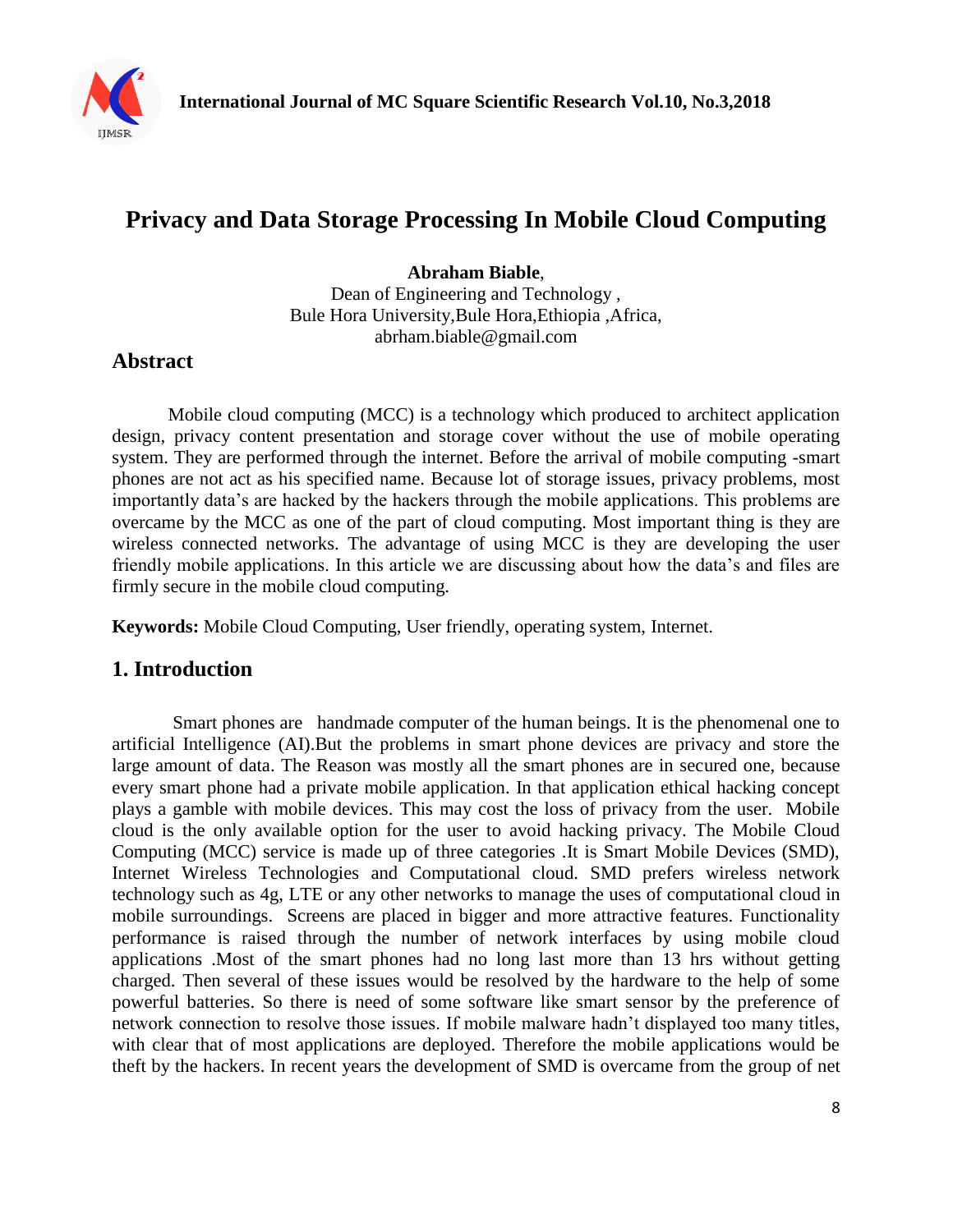

books, note books and desktop. More often business like smart phones buying and trading is growing faster than before. The platform of mobile application in MCC is also popular among the users. Everyone wants the smart phones are worked with MCC, because most of the problems are solved by this network. Nevertheless the demand of mobile computing is rapidly raised in the market. Every mobile user's have a unique problem of storing large amount of data's and information in privacy mode. At that time cloud computing announces a model of mobile cloud computing had overcame the problems for Smart Mobile Devices. Designing a application, implementing a process of developing application is the some of the biggest strength in mobile cloud computing. Internet is the interaction between MCC and SMD.

Some of the big advantages of mobile computing are

- $\triangleright$  Solving big storage problem
- $\triangleright$  Protecting your data from hackers
- $\triangleright$  Also secure your applications effectively

# **2. Literature Survey**

In [1] it implementing an integrity checking by the way of third person auditions. This paper proposes the support of CBC, PHC and Homomorphism way of checking for data integration. No more data structures are not needed for cloud service provider to supports data operations. Finally the experiment limited up to (1TB) is act on the service and accessed with the frequency of (95HZ).In [2] point out the first K-Out-of-n framework enables the energy reliability and fault tolerance problems. System processing of the solution on the hardware was settled. Extensive simulating process in large scale networks provides the efficient of the solution.

In [3] proposed system targets the lowest overhead for consumers with secure the relevant public integration checking issues. In this process, the issue of public verification in cloud storage is exposed and data verification by the preference of TPA is secured under trusted domain.

In[4] this paper describes the evolution of smart phones, compact design, wireless networks of SMD and costlier local services for shared applications deployed in Mobile cloud computing. In [5] GPMCC system is developed with the reference of cloud services to implement mobile cloud platforms. It is used to develop and manage secured data's form mobile applications. In[6] This paper proposes the implementation of designing apps in Mobile cloud computing and also resolve the problems of storage and privacy issues in smart mobile devices(SMD).In mobile cloud computing data security and data storage is so effective while controlling problems. In [7] the integration of HWN and P2P signals are makes the huge difference in mobile cloud computing.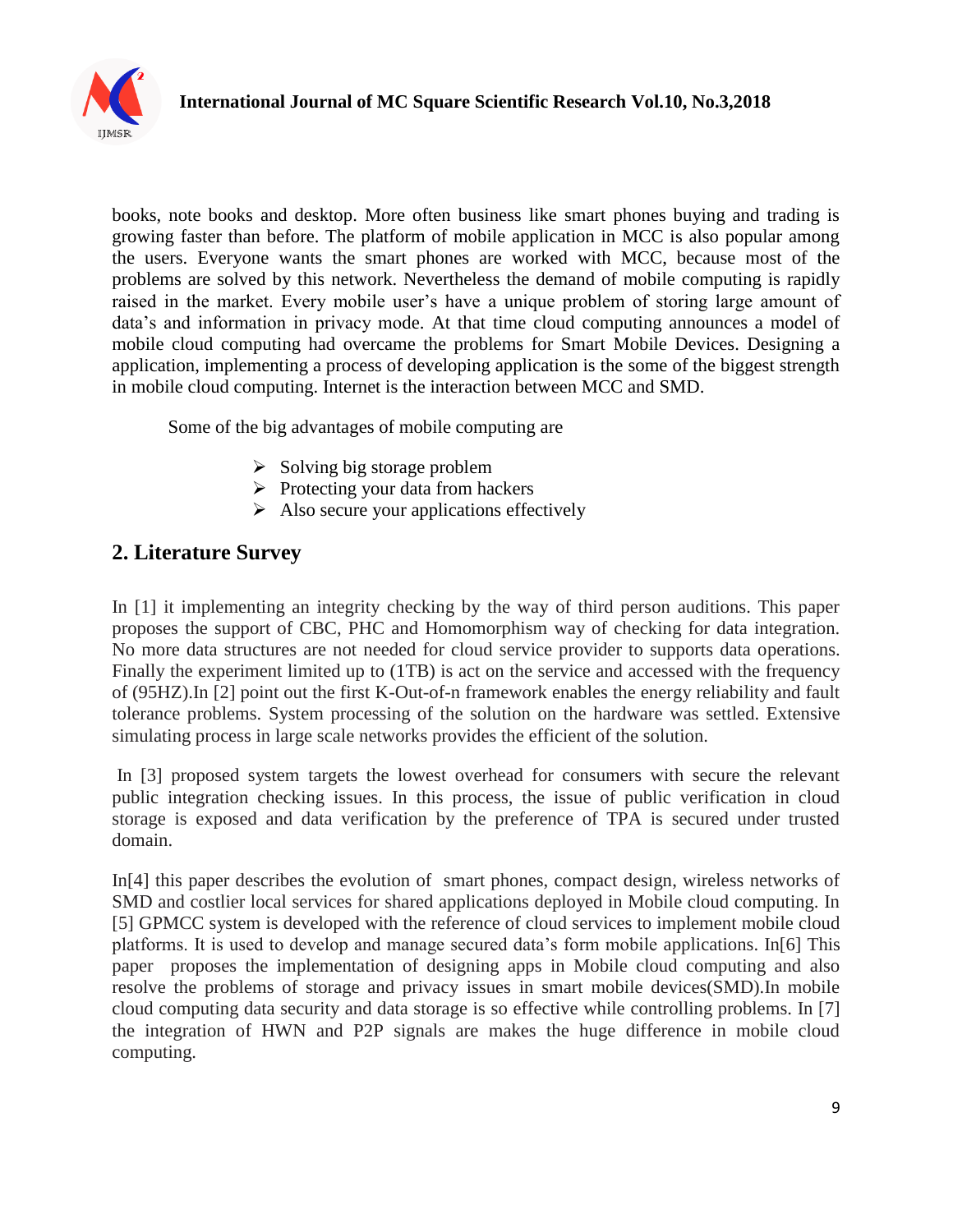

Using this module information's and data's are most often stored in the cloud services. In [8] In Business cloud computing marketing growth has rapidly increased day by day. By the process of mobile cloud computing, it delivers a some impact services to Smart Mobile Devices(SMD).In[9] The International Data Corporation(IDC) testing the process of SMD consumers as they do searching the engine query, then using the social media for developing the culture of mobile computing.

In [10] the proposed system of this paper is using the J2ME equipment and JINI technology. It is used to protect the network and secure the data's from entrusted client authority. Mobile server is raised the technology of JINI which process is to store dynamic data's. In [11] Encryption process is available for this paper due to the reason of security issues. The proposed system is to develop a properly efficient SSA model. The main algorithm for SSA model is the important one to securing data's and structure. In [12] the Lab Ware based android devices developing is the proposed system in this concept. The target of Lab Ware is motivated about CS tutorials and also willing to make student learning. In [13] the services of mobile computing process are more talk about this concept. The way of synchronization act in this process is remarkable. In [14] this paper is talk about the concept of mobile application with MCC in E-Learning environment. It works on the range of maximum priority to the Smart Mobile devices. In [15] research of cloud computing and mobile computing is the proposed process in this paper. It talks about the value of CC and MC in other countries. Virtualization concept also belongs to this proposed model.

# **3. Proposed method**

Mobile cloud computing (MCC) has done the remarkable job of making the smart phones are secured one. The architecture of mobile cloud computing to smart phone devices through the network has shown in the below figure 1.1. Mobile computing can be classified in to five modules. It is mobile cloud module, privacy module, storage module, virtualization module and data's & information module.

# **4. Implementation Steps**

#### **4.1 Mobile cloud**

The ultimate target of mobile cloud is performing the mobile as rich and secure. It has done the fabulous job of making mobile as the likes of super computers. The job of super computer is working as the platform of big data's storage. Super computers are used in spaces and military services .If the big data's needed, then super computers come to overfill the problems of large data storage.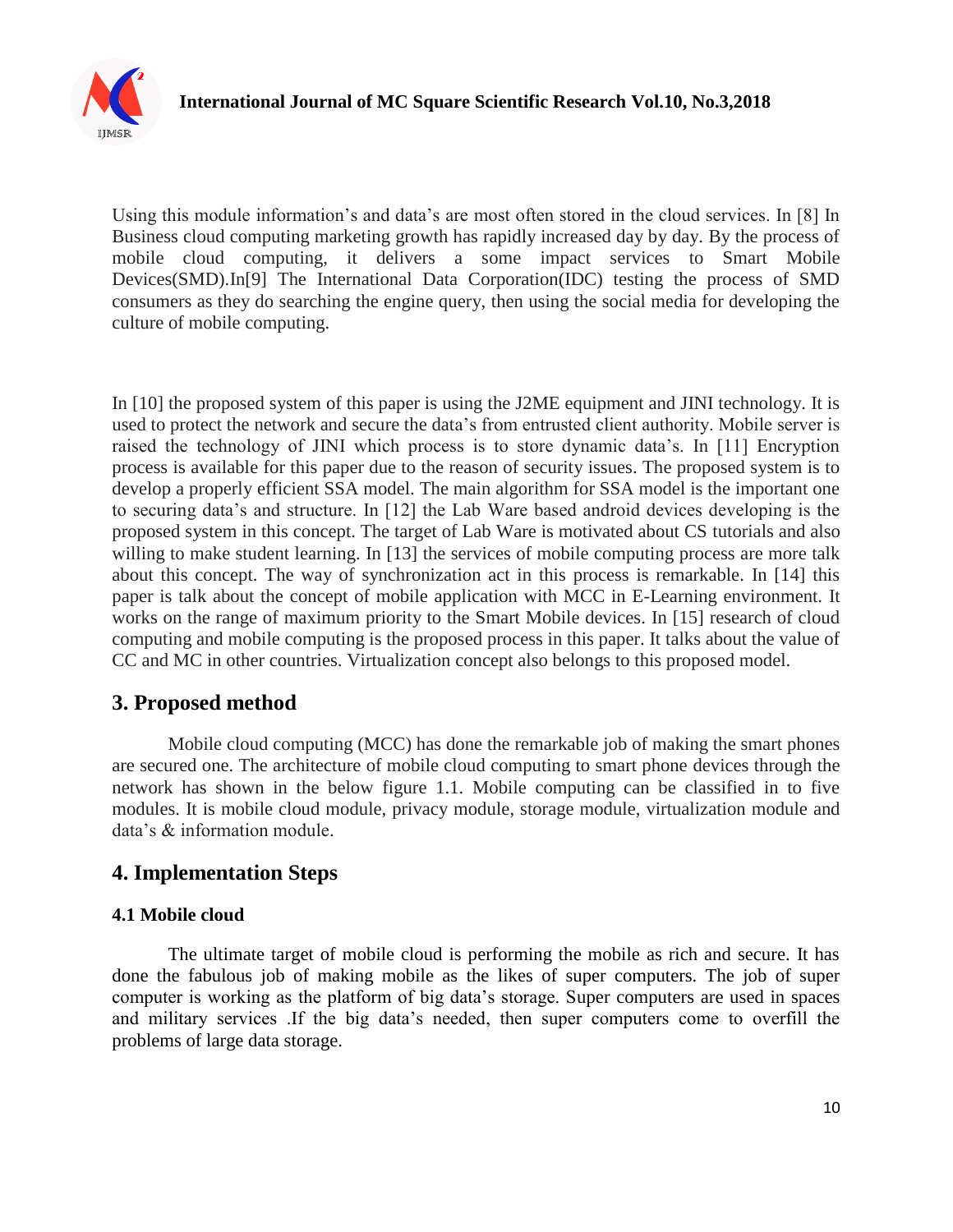



(D)

**Figure 1 Architecture of Mobile cloud computing**

where A-Smart mobile devices

B-Internet Connection

C-Mobile Cloud Computing

D-Cloud data storage

-Wireless network.

#### **4.2 Privacy**

When comes to smart mobile devices (SMD), the mobile applications are made a problems with user. One of the important problems is privacy. Every user needed a privacy of own files or data's. In normal mobile devices problems are come from the mobile application, because in every mobile application had a cookies, it is easily extract your files to the admin of that application. So privacy is the very important one to the Smart phone devices.

#### **4.3 Storage**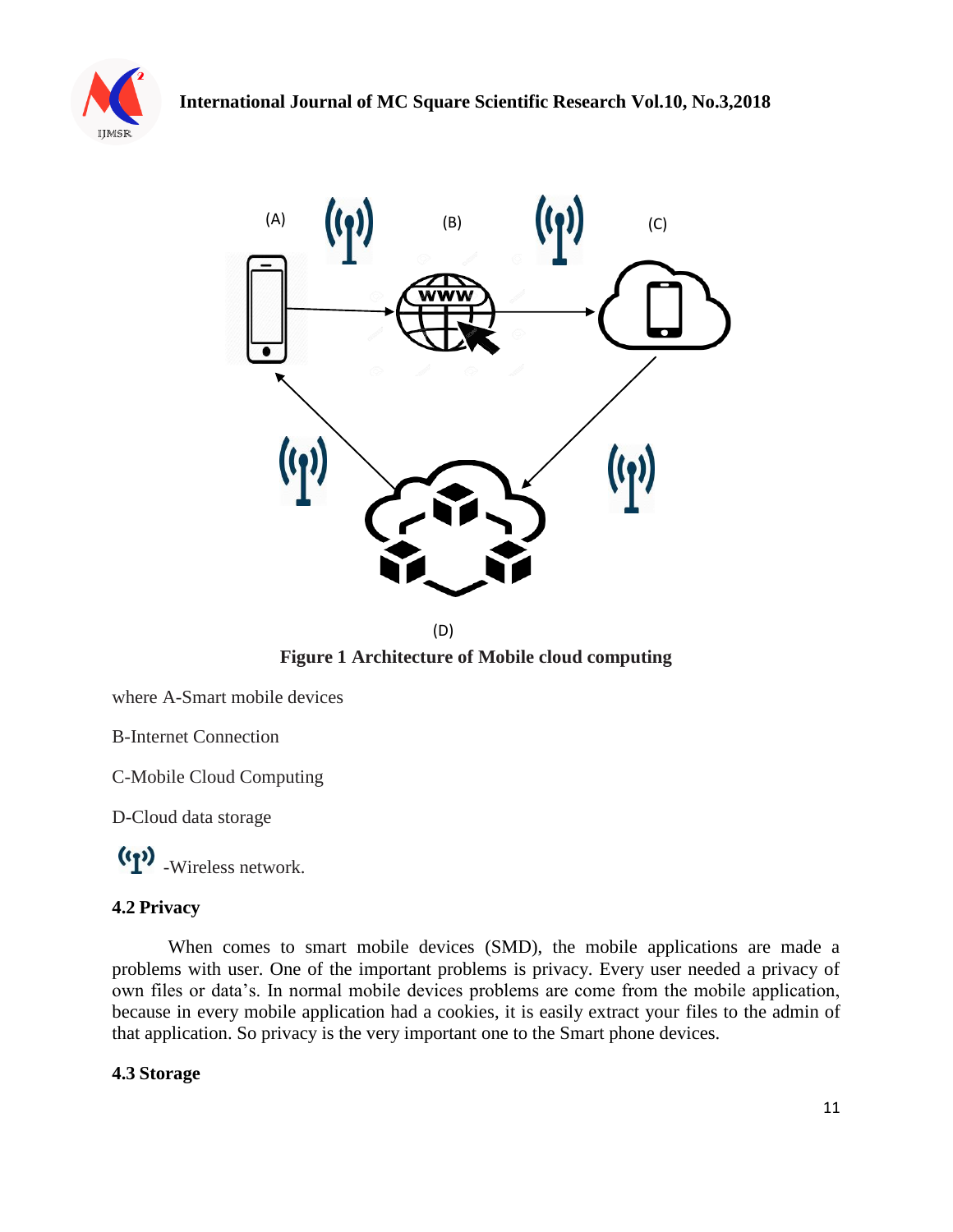

Smart Mobile devices are so familiar in recent times. At that period its job is trying to overcome the drawbacks of storage problems. In every smart phone users have bigger concern in storage issues? They want to store a large amount of information's and data's in the smart phones. Mobile cloud is the only way to overcome these issues. Because in mobile cloud, storage availability is so efficient while compared to other networks.

#### **4.4 Virtualization**

In cloud computing, virtualization is the most searchable technique searched by the users. Because it is worked on share or receive data's without the help of the operating system. By the use of internet virtualization is possible way to transfer your data to worldwide users. In Business point of view virtualization concept is very important one to the global users.

#### **4.5 Data's and information**

In Mobile cloud computing, data's and information's are the important services to the Smart Mobile Devices (SMD).The connection between SMD and MCC over the internet is the relevant one to the interest of users. Sometimes users wants cloud service providers to brought a service on authentication based environment, because in that environment data's and file's transaction is so secured and protected. The connection between Cloud Service Provides (CSP) and cloud users are makes a powerful surrounding to the clouds nature.

#### **5. Result and discussion**

Comparatively Mobile cloud computing (MCC) are the best possible way for Smart Mobile Devices (SMD) to deals with it. Because composure in cloud computing is remarkable one for smart phones. Talk about the alignment of phones, designing process, development process, and secures mobile applications are run through the mobile application efficiently. Drawbacks of mobile computing are lesser than the benefits of Mobile cloud computing. The biggest advantage of Mobile computing is user friendly development service. As discussing about the process of cloud computing, is it has auto replication model. Then there is no interruption in work. Then it is shutdowns the process of free maintenance of cloud. Talk about the cloud computing, web hosting is the one of the service provided by Cloud Service Providers. Hosting refers to the process of moving some documents for public figure in the internet. It also refers to moving ERP applications to internet for distributed branch operations access from anywhere in the world. It includes multi-device capability likes personal computers, tablets and smart phones. Before the arrival of cloud computing web hosting process is so difficult for developers. Lot of steps is path to host a websites in internet. The following steps are first to buy a server, then maintaining a traffic control and monitor checking. Then gives a security options and you have to wait for updating your websites every week or every month provided by the developer. Software services are also the important features of cloud computing. For an example user wants to buy an original version of the software (Photoshop) for the need of designing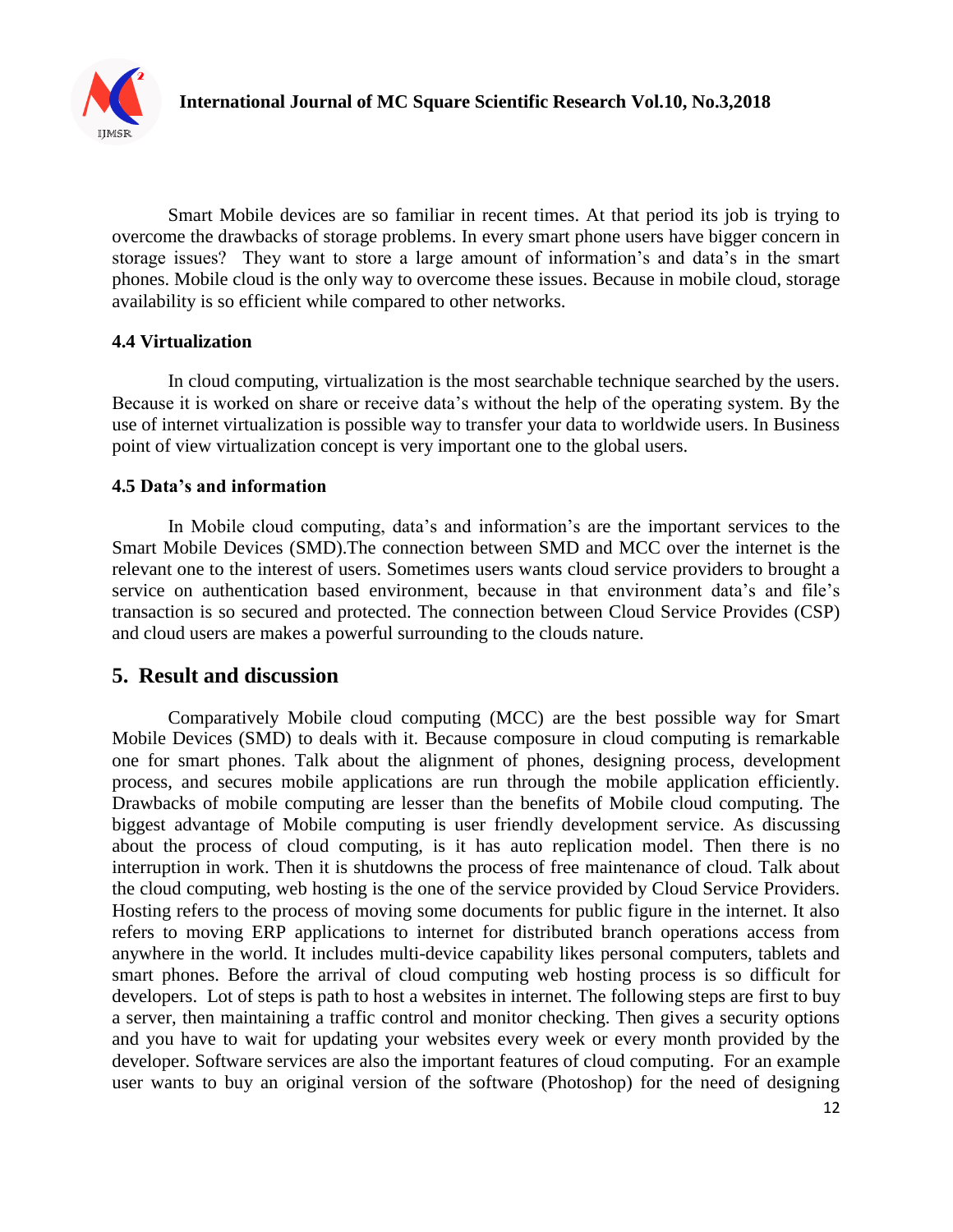

process. The paid cost of that software was too high, but in cloud computing the amount of cost in buy software was lesser than the other networks. The difference between Traditional data center and cloud data center as show in the figure.2



**Figure 2: Difference between Traditional Data center and Cloud Data center**

# **6. Conclusion**

Living in the age of computer science, Mobile Cloud computing has the vital role for Smart Phone devices to perform as a rich and secured device. As a unit of cloud computing storage problem solving is the important one for the client authority. Because modern day period, data's and file's are stored in large size-so lot of super computers had needed at that time Cloud Service Providers make a right call to solve this problem efficiently. In this paper, talk about the concept of mobile cloud computing also a needed way of approaching a smart phones are so smart about the mobile applications noted on high.

# **References**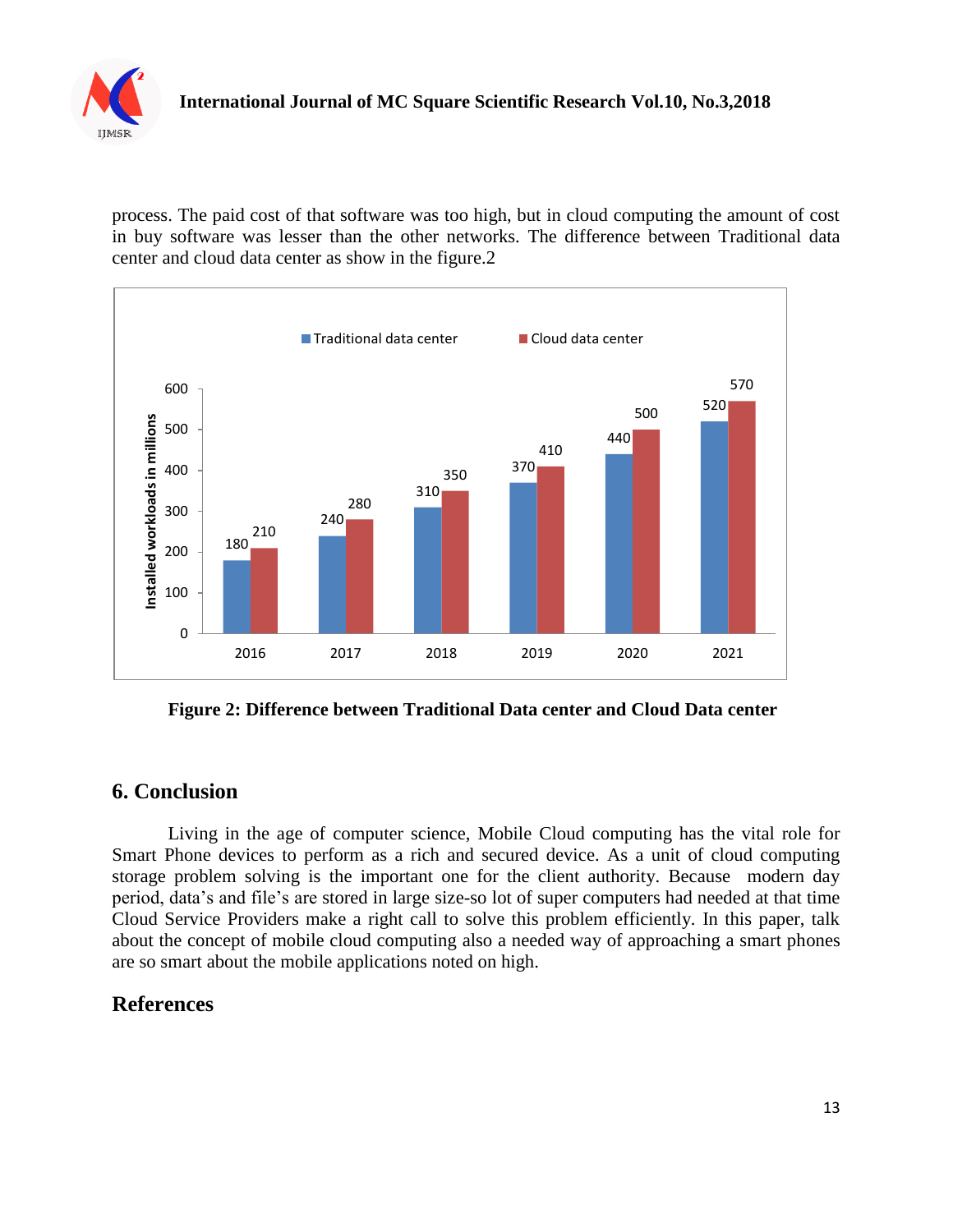

- [1] Krithikashree, L., Manisha, S. and Sujithra, M., "Audit Cloud: Ensuring Data Integrity for Mobile Devices in Cloud Storage," in 2018 9th International Conference on Computing, Communication and Networking Technologies (ICCCNT)July.2018, pp. 1-5.
- [2] Chen, C.A., Won, M., Stoleru, R. and Xie, G.G., "Energy-efficient fault-tolerant data storage and processing in mobile cloud" in IEEE Transactions on cloud computing, 3(1), 2014, pp. 28-41.
- [3] Suguna, M. and Shalinie, S.M.,, "Privacy preserving data auditing protocol for secure storage in mobile cloud computing", International Conference on Wireless Communications, Signal Processing and Networking (WiSPNET), pp. 2725-2729, Mar. 2017.
- [4] Shiraz, M., Gani, A., Khokhar, R.H. and Buyya, "A review on distributed application processing frameworks in smart mobile devices for mobile cloud computing." in IEEE Communications Surveys & Tutorials, 15(3), 2012, pp. 1294-1313.
- [5] Shravanthi, C. and Guruprasad, H.S.,, " Mobile Cloud Computing as future for mobile applications" in . International Journal of Research in Engineering and Technology, 3(5),, 2014, pp. 2319-2322.
- [6] Bahrami, M.,, ". Cloud Computing for Emerging Mobile Cloud Apps", 3rd IEEE International Conference on Mobile Cloud Computing, Services, and Engineering, 2015,pp. 4-5.
- [7] Larosa, Y.T., Chen, J.L., Deng, D.J. and Chao, H.C.,, "Mobile cloud computing service based on heterogeneous wireless and mobile P2P networks", 7th International Wireless Communications and Mobile Computing Conference,2011, pp. 661-665.
- [8] Hlatshwayo, C.M. and Zuva, T.,"Mobile public cloud computing, merits and open issues", International Conference on Advances in Computing and Communication Engineering (ICACCE), pp. 128-132, 2016.
- [9] Mascolo, C., "The power of mobile computing in a social era", IEEE Internet Computing, (6),pp. 76-79, 2010.
- [10] Hu, W.B. and Meng, B., "Mobile server: an efficient mobile computing platform based on mobile agent", Proceedings. 2005 International Conference on Wireless Communications, Networking and Mobile Computing, 2005,pp. 1339-1342.
- [11] Hani, Q.B. and Dichter, J.P.,, "Secure and strong mobile cloud authentication.", SAI Computing Conference (SAI) ,2016,pp. 562-565.